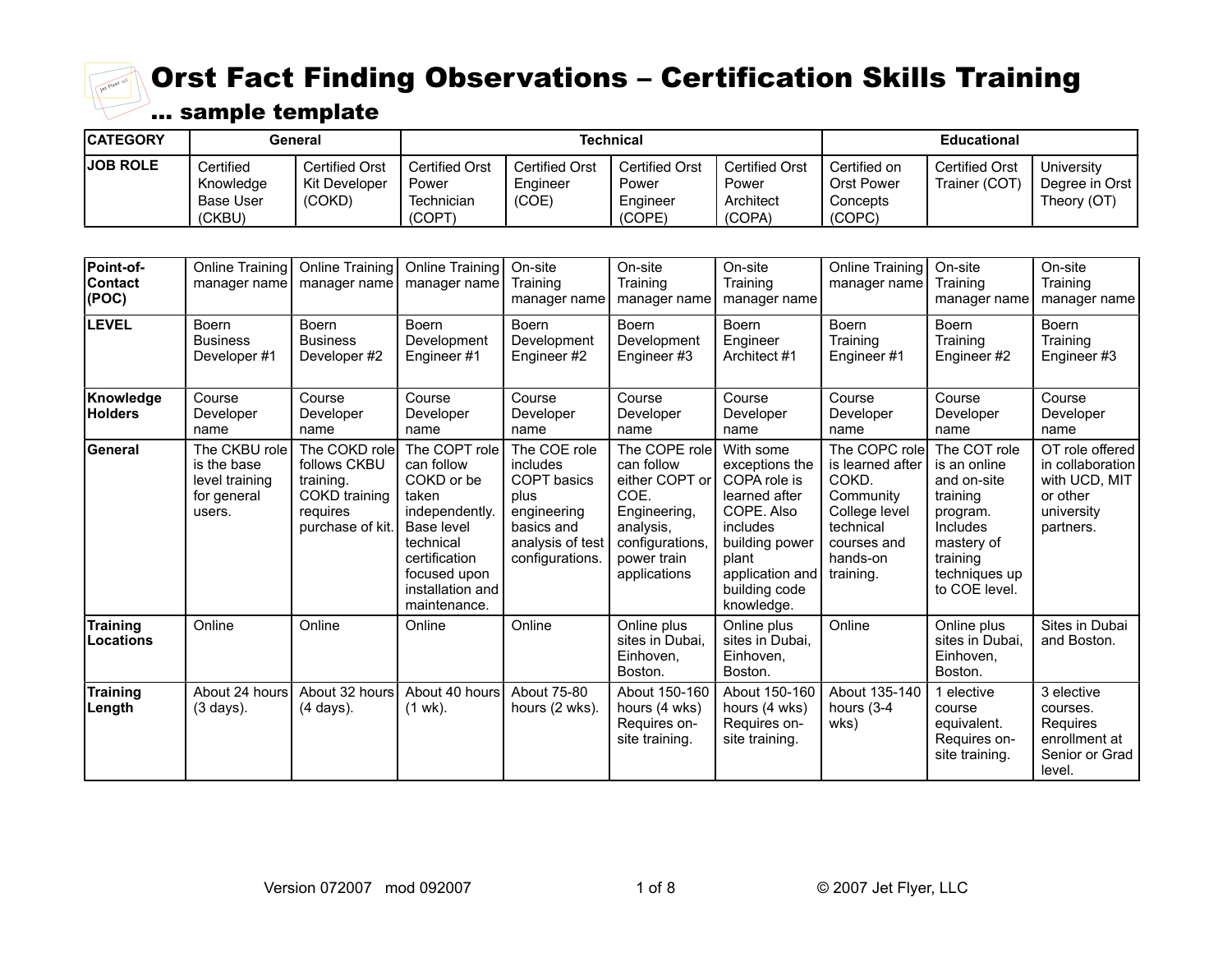

| <b>CATEGORY</b>                                                                          | General                                                                              |                                                                                                                                               |                                                                                                                                                                                                                                                       |                                                                                                                                                                                                                                                                                                                                                                                                                                                                                                                           | <b>Technical</b>                                                                                                                                                                                                                                                                                      |                                                                                                                                                                                                                                                                                            |                                                                                                                                                                                                                                                                                                   | <b>Educational</b>                                                                                                                                                                                                                |                                                                                                                                                                                                                      |  |  |
|------------------------------------------------------------------------------------------|--------------------------------------------------------------------------------------|-----------------------------------------------------------------------------------------------------------------------------------------------|-------------------------------------------------------------------------------------------------------------------------------------------------------------------------------------------------------------------------------------------------------|---------------------------------------------------------------------------------------------------------------------------------------------------------------------------------------------------------------------------------------------------------------------------------------------------------------------------------------------------------------------------------------------------------------------------------------------------------------------------------------------------------------------------|-------------------------------------------------------------------------------------------------------------------------------------------------------------------------------------------------------------------------------------------------------------------------------------------------------|--------------------------------------------------------------------------------------------------------------------------------------------------------------------------------------------------------------------------------------------------------------------------------------------|---------------------------------------------------------------------------------------------------------------------------------------------------------------------------------------------------------------------------------------------------------------------------------------------------|-----------------------------------------------------------------------------------------------------------------------------------------------------------------------------------------------------------------------------------|----------------------------------------------------------------------------------------------------------------------------------------------------------------------------------------------------------------------|--|--|
| <b>JOB ROLE</b>                                                                          | Certified<br>Knowledge<br><b>Base User</b><br>(CKBU)                                 | <b>Certified Orst</b><br>Kit Developer<br>(COKD)                                                                                              | <b>Certified Orst</b><br>Power<br>Technician<br>(COPT)                                                                                                                                                                                                | <b>Certified Orst</b><br>Engineer<br>(COE)                                                                                                                                                                                                                                                                                                                                                                                                                                                                                | <b>Certified Orst</b><br>Power<br>Engineer<br>(COPE)                                                                                                                                                                                                                                                  | <b>Certified Orst</b><br>Power<br>Architect<br>(COPA)                                                                                                                                                                                                                                      | Certified on<br><b>Orst Power</b><br>Concepts<br>(COPC)                                                                                                                                                                                                                                           | <b>Certified Orst</b><br>Trainer (COT)                                                                                                                                                                                            | University<br>Degree in Orst<br>Theory (OT)                                                                                                                                                                          |  |  |
| <b>Skills and</b><br>Competencies<br><b>Outcomes</b><br>(upon<br>completing<br>training) | Possesses<br>general<br>product<br>knowledge<br>Assesses<br>general<br>applicability | CKBU plus:<br>Approves<br>testing<br>methods<br>Conducts<br>testing<br>Assesses<br>specific<br>applicability<br>Recommend<br>hiring criterias | COKD plus:<br>Conducts<br>installation of<br>equipment<br>Reads and<br>understands<br>schematics of<br>Orst-related<br>equipment<br>Develops and<br>schedules<br>maintenance<br>procedures<br>Recommends<br>upgrades<br>Recommends<br>hiring criteria | COPT plus:<br>Supervises the<br>installation of<br>equipment<br>Recommends,<br>constructs and<br>conducts field<br>test equipment<br>Determines<br>appropriate<br>match of<br>energy<br>requirement to<br>equipment<br>capability<br>Creates<br>spreadsheet<br>and macro<br>calculations<br>Can recite<br>classification<br>system for<br>magnets by<br>material,<br>grade,<br>properties,<br>coating,<br>shape, axis of<br>magnetization<br>and production<br>method<br>Generates 3D<br>CAD<br>configuration<br>drawings | COE plus:<br>Designs power<br>supply system<br>for small<br>devices<br>Designs power<br>plant for<br>automotive<br>power train<br>applications<br>Designs V2G<br>(vehicle-to-<br>grid) power<br>system<br>Develops high<br>level hardware<br>and software<br>systems and<br>procedures for<br>testing | COE plus:<br>Designs power<br>supply system<br>for structures<br>under 35 kWh<br>Designs<br>emergency<br>power backup<br>systems<br>Develops B2G<br>(building-to-<br>grid) power<br>system.<br>Develops high<br>level hardware<br>and software<br>systems and<br>procedures for<br>testing | COPT plus:<br><b>Instructs Orst</b><br>basics in<br>classroom<br>setting<br>Develops of<br>curriculum for<br>Orst theory<br>and<br>application<br>Assesses<br>work of<br>students<br>Establishes<br>community/<br>business<br>partnerships<br>for class<br>projects and<br>student<br>internships | COPC and<br>COKD plus:<br>Conducts<br>consultative<br>selling<br>Assesses<br>customer<br>applications<br>Can recite<br>compliance<br>with functional<br>standards.<br>Knows UL<br>approval<br>process (or<br>local<br>equivalent) | Theorize<br>quantum basis<br>for Orst Effect<br>Presents on<br>the history of<br>magnetic lag<br>Develops<br>theory based<br>upon<br>Maxwell's<br>equations<br>Researches<br>and writes<br>thesis or<br>dissertation |  |  |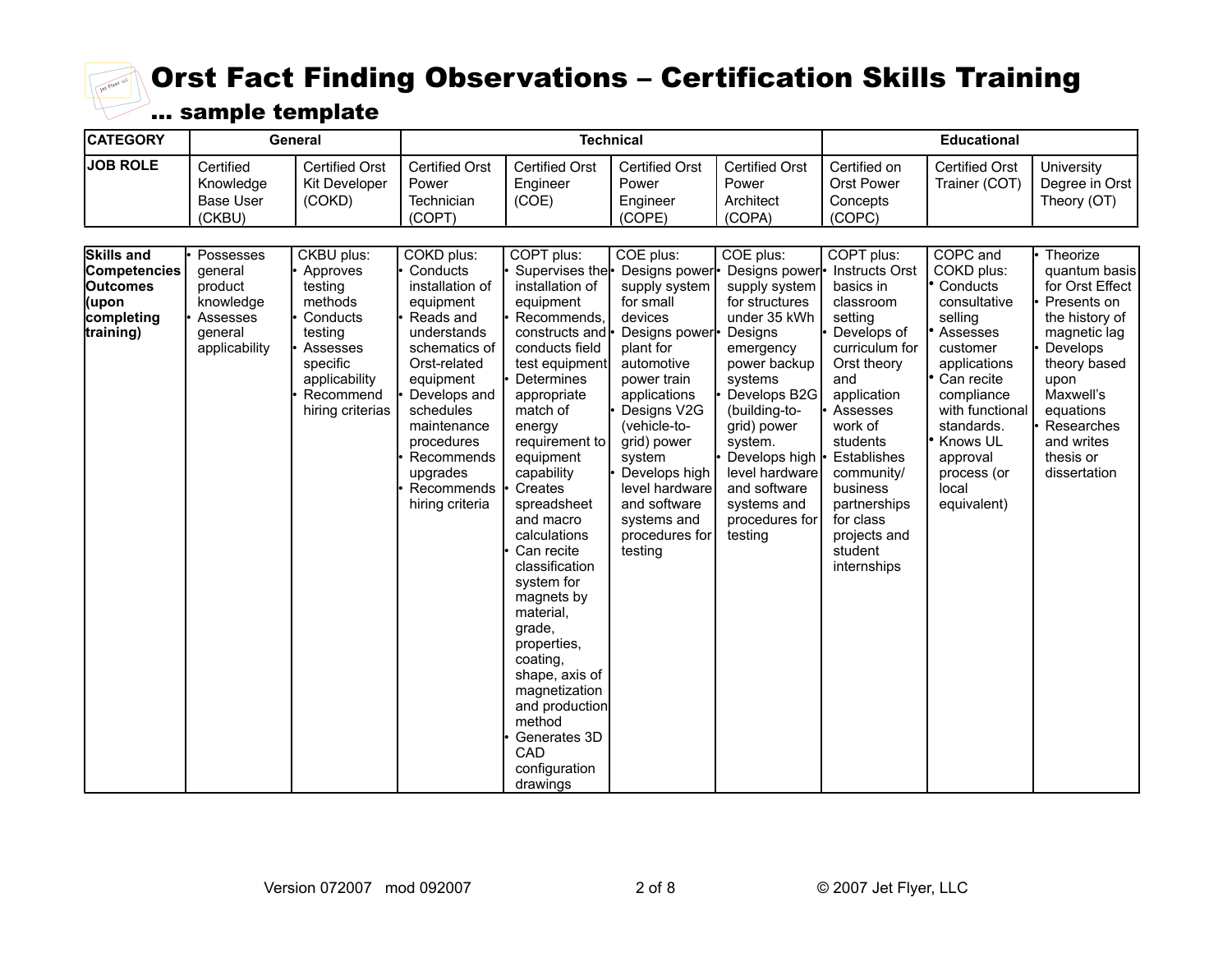

| <b>CATEGORY</b>            |                                                                                                                                                                                                                           | General                                                                                                                                                                                                                             |                                                                                                                                                                                                                                  |                                                                                                                                                                                                                                                                                                                                                                                                                                         | <b>Technical</b>                                                                                                                                                                                                                              |                                                                                                                                                                                                                                                                                                                  |                                                                                                                                                                                                                 | <b>Educational</b>                                                                                                                                                                                                                                                                                                  |                                                                                                                                                                                                                                                                      |
|----------------------------|---------------------------------------------------------------------------------------------------------------------------------------------------------------------------------------------------------------------------|-------------------------------------------------------------------------------------------------------------------------------------------------------------------------------------------------------------------------------------|----------------------------------------------------------------------------------------------------------------------------------------------------------------------------------------------------------------------------------|-----------------------------------------------------------------------------------------------------------------------------------------------------------------------------------------------------------------------------------------------------------------------------------------------------------------------------------------------------------------------------------------------------------------------------------------|-----------------------------------------------------------------------------------------------------------------------------------------------------------------------------------------------------------------------------------------------|------------------------------------------------------------------------------------------------------------------------------------------------------------------------------------------------------------------------------------------------------------------------------------------------------------------|-----------------------------------------------------------------------------------------------------------------------------------------------------------------------------------------------------------------|---------------------------------------------------------------------------------------------------------------------------------------------------------------------------------------------------------------------------------------------------------------------------------------------------------------------|----------------------------------------------------------------------------------------------------------------------------------------------------------------------------------------------------------------------------------------------------------------------|
| <b>JOB ROLE</b>            | Certified<br>Knowledge<br><b>Base User</b><br>(CKBU)                                                                                                                                                                      | <b>Certified Orst</b><br>Kit Developer<br>(COKD)                                                                                                                                                                                    | <b>Certified Orst</b><br>Power<br>Technician<br>(COPT)                                                                                                                                                                           | <b>Certified Orst</b><br>Engineer<br>(COE)                                                                                                                                                                                                                                                                                                                                                                                              | <b>Certified Orst</b><br>Power<br>Engineer<br>(COPE)                                                                                                                                                                                          | <b>Certified Orst</b><br>Power<br>Architect<br>(COPA)                                                                                                                                                                                                                                                            | Certified on<br>Orst Power<br>Concepts<br>(COPC)                                                                                                                                                                | <b>Certified Orst</b><br>Trainer (COT)                                                                                                                                                                                                                                                                              | University<br>Degree in Orst<br>Theory (OT)                                                                                                                                                                                                                          |
| <b>Audience</b><br>Profile | CKBUs can be<br>characterized<br>as hobbiests<br>and corporate<br>technologists<br>interested in<br>assessing the<br>technology at a<br>level above<br>pedestrian.                                                        | COKDs can be<br>characterized<br>as<br>entrepreneurs<br>and<br>technologists<br>interested in<br>assessing the<br>technology for<br>direct<br>applications                                                                          | COPTs can be<br>characterized<br>as technicians<br>interested in<br>the installation<br>and<br>maintenance of<br>Orst devices,<br>but not design<br>or engineering.                                                              | COEs can be<br>characterized<br>as engineers<br>with mandates<br>to assess or<br>develop<br>specific<br>applications.                                                                                                                                                                                                                                                                                                                   | COPEs can be<br>characterized<br>as senior level<br>design<br>engineers<br>mandated to<br>develop power<br>supplies for<br>consumer<br>electronics or<br>automotive<br>applications.                                                          | COPAs can be<br>characterized<br>as senior level<br>architectural<br>engineers<br>mandated to<br>develop<br>stationary<br>power<br>generation<br>capabilities for<br>buildings.                                                                                                                                  | COPCs can be<br>characterized<br>as technical<br>educators and<br>trainers<br>teaching the<br>basic concepts<br>at the general<br>or COPT level.                                                                | COTs can be<br>characterized<br>as high level<br>consultants<br>training<br>engineers and<br>architects on<br>Orst system<br>designs and<br>requirements.                                                                                                                                                           | OTs can be<br>characterized<br>as academics<br>researching the<br>physical basis<br>for the Orst<br>Effect and<br>advancing the<br>science.                                                                                                                          |
| <b>Job Duties</b>          | <b>CKBUs</b> are<br>responsible for<br>general level<br>advising on<br>Orst<br>capabilities.<br>Major duties<br>include:<br>Knowledge of<br>potential uses<br>Advising on IP<br>obligations<br>Application<br>assessments | COKDs are<br>responsible for<br>business<br>development<br>assessment<br>with hands-on<br>testing.<br>Major duties<br>include CKBU<br>plus:<br>Knowledge of<br>testing<br>methods<br>Present<br>product<br>features and<br>benefits | COPTs are<br>responsible for<br>technical<br>installations<br>and<br>maintenance.<br>Major duties<br>include COKD<br>plus:<br>Knowledge of<br>local codes for<br>equipment<br>installation<br>Process<br>maintenance<br>requests | COEs are<br>responsible for<br>developing and<br>testing Orst<br>applications.<br>Major duties<br>include:<br>Development<br>and<br>construction of<br>low cost field<br>test equipment<br>Non-contact<br>torque/angle/<br><b>KE</b> metrics<br>Non-contact<br>metrics of<br>friction/radial/<br>axial rotational<br>resonance<br>Non-contact<br>metrics of 3D<br>magnetic field<br>shapes in<br>motion<br>Non-contact<br>metrics of Sv | COPEs are<br>responsible for<br>developing Orst<br>power<br>applications<br>from mobile<br>electronics to<br>automotive<br>power trains.<br>Major duties<br>include COE<br>plus:<br>Power train<br>engineering<br>Power supply<br>engineering | COPAs are<br>responsible for<br>developing and<br>integrating Orst<br>generator<br>technology into<br>building<br>configurations<br>Major duties<br>include COE<br>plus:<br>Primary power<br>supply design/<br>engineering<br>Secondary/<br>backup power<br>supply design/<br>engineering<br>Grid<br>integration | COPCs are<br>responsible for<br>technical<br>training on Orst<br>power systems<br>Major duties<br>include COKD<br>plus:<br>Instruction at<br>technical<br>college level<br>Assessment of<br>student<br>progress | COTs are<br>responsible for<br>instruction on<br>Orst technical<br>implementation<br>s and<br>theoretical<br>comprehension<br>Major duties<br>include COPC<br>plus:<br>Conduct<br>training &<br>consultancy<br>practice<br>according to<br>international<br>standards in<br>performance,<br>product and<br>service. | OTs are<br>responsible for<br>furthering<br>theoretical<br>knowledge of<br>Phase 3<br>understanding<br>of Orst energy<br>systems.<br>Major duties<br>include:<br>Independent<br>research on<br>magnetics and<br>quantum<br>studies of<br>electron spin<br>energetics |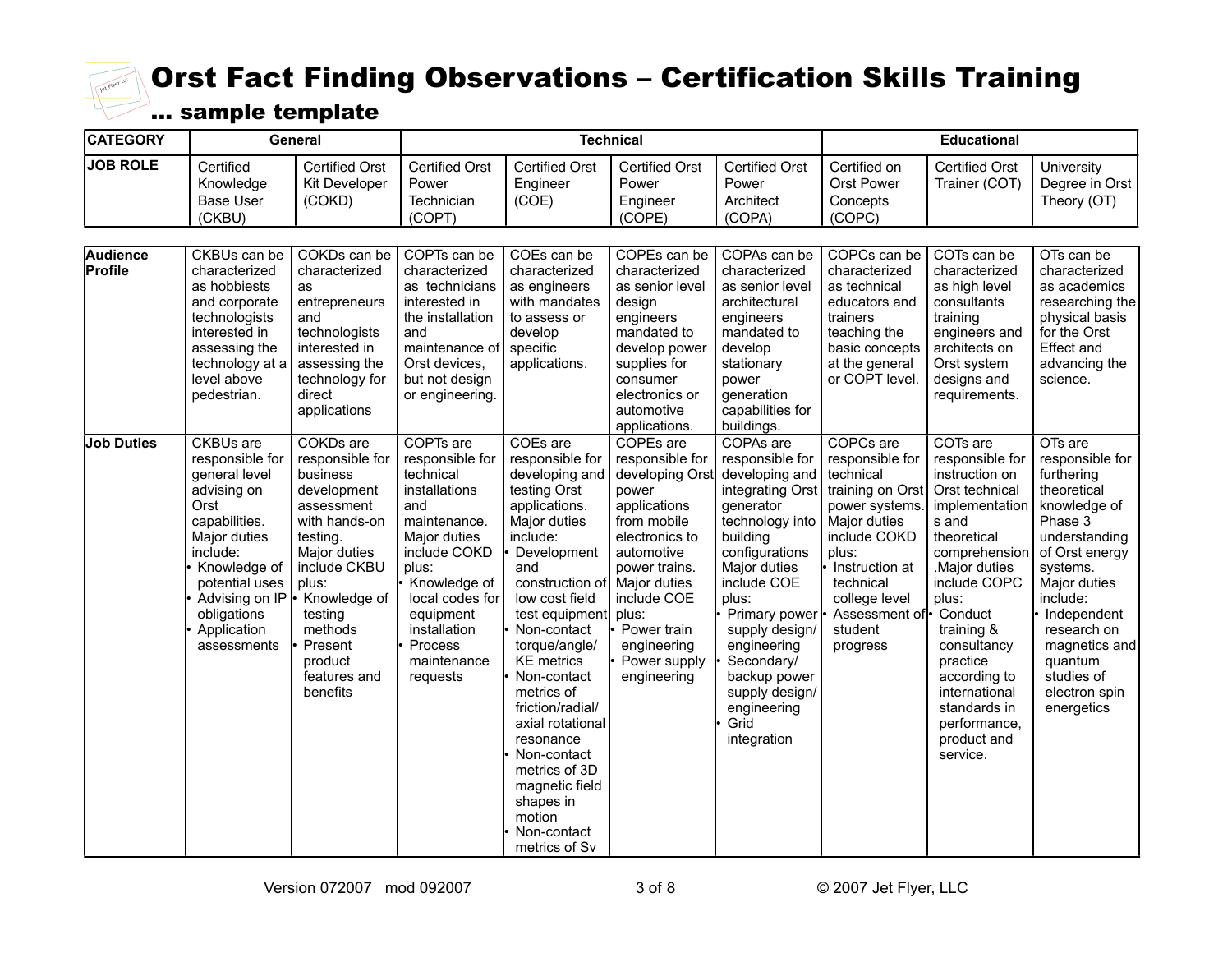

| <b>CATEGORY</b>     |                                                                                                                                                                                                                                                                                     | General                                                                                                                                                                                                                                                                                                                                        |                                                                                                                                                                                                                                                                                                                                                                                                                                                |                                                                                                                                                                                                                                                                                                                                                                                                                                                                  | <b>Technical</b>                                                                                                                                                                                                                                                                                                                                                                                                                                                                                              |                                                                                                                                                                                                                                                                                                                                                                                                                                                                                                   |                                                                                                                                                                                                                                                                                                                                                                                                                                                  | <b>Educational</b>                                                                                                                                                                                                                                                                                                                                                                                                                                                                                                                                                                                                       |                                                                                                                                                                                                                                                                                                                                                                                                                             |  |  |
|---------------------|-------------------------------------------------------------------------------------------------------------------------------------------------------------------------------------------------------------------------------------------------------------------------------------|------------------------------------------------------------------------------------------------------------------------------------------------------------------------------------------------------------------------------------------------------------------------------------------------------------------------------------------------|------------------------------------------------------------------------------------------------------------------------------------------------------------------------------------------------------------------------------------------------------------------------------------------------------------------------------------------------------------------------------------------------------------------------------------------------|------------------------------------------------------------------------------------------------------------------------------------------------------------------------------------------------------------------------------------------------------------------------------------------------------------------------------------------------------------------------------------------------------------------------------------------------------------------|---------------------------------------------------------------------------------------------------------------------------------------------------------------------------------------------------------------------------------------------------------------------------------------------------------------------------------------------------------------------------------------------------------------------------------------------------------------------------------------------------------------|---------------------------------------------------------------------------------------------------------------------------------------------------------------------------------------------------------------------------------------------------------------------------------------------------------------------------------------------------------------------------------------------------------------------------------------------------------------------------------------------------|--------------------------------------------------------------------------------------------------------------------------------------------------------------------------------------------------------------------------------------------------------------------------------------------------------------------------------------------------------------------------------------------------------------------------------------------------|--------------------------------------------------------------------------------------------------------------------------------------------------------------------------------------------------------------------------------------------------------------------------------------------------------------------------------------------------------------------------------------------------------------------------------------------------------------------------------------------------------------------------------------------------------------------------------------------------------------------------|-----------------------------------------------------------------------------------------------------------------------------------------------------------------------------------------------------------------------------------------------------------------------------------------------------------------------------------------------------------------------------------------------------------------------------|--|--|
| <b>JOB ROLE</b>     | Certified<br>Knowledge<br><b>Base User</b><br>(CKBU)                                                                                                                                                                                                                                | <b>Certified Orst</b><br>Kit Developer<br>(COKD)                                                                                                                                                                                                                                                                                               | <b>Certified Orst</b><br>Power<br>Technician<br>(COPT)                                                                                                                                                                                                                                                                                                                                                                                         | <b>Certified Orst</b><br>Engineer<br>(COE)                                                                                                                                                                                                                                                                                                                                                                                                                       | <b>Certified Orst</b><br>Power<br>Engineer<br>(COPE)                                                                                                                                                                                                                                                                                                                                                                                                                                                          | <b>Certified Orst</b><br>Power<br>Architect<br>(COPA)                                                                                                                                                                                                                                                                                                                                                                                                                                             | Certified on<br>Orst Power<br>Concepts<br>(COPC)                                                                                                                                                                                                                                                                                                                                                                                                 | <b>Certified Orst</b><br>Trainer (COT)                                                                                                                                                                                                                                                                                                                                                                                                                                                                                                                                                                                   | University<br>Degree in Orst<br>Theory (OT)                                                                                                                                                                                                                                                                                                                                                                                 |  |  |
| <b>Course Goals</b> | Curriculum<br>materials<br>currently lack<br>explicitly stated<br>course goals.<br>Should be<br>focused on the<br>following kinds<br>of training:<br>Understanding <sup>l</sup><br>of material<br>science, work/<br>force/energy<br>IP Knowledge<br>System<br>knowledge &<br>skills | Curriculum<br>materials<br>currently lack<br>explicitly stated<br>course goals.<br>Should be<br>focused on the<br>following kinds<br>of training:<br>of material<br>science, work/<br>force/energy,<br>testing<br>methods &<br>analysis, force<br>and electricity<br>IP Knowledge<br>System<br>knowledge &<br>skills<br>Consultative<br>skills | Curriculum<br>materials<br>currently lack<br>explicitly stated<br>course goals.<br>Should be<br>focused on the<br>following kinds<br>of training:<br>Understanding • Understanding •<br>of material<br>science, work/<br>force/energy,<br>testing<br>methods &<br>analysis, force<br>and electricity,<br>building units<br>IP Knowledge<br>System<br>knowledge &<br>skills<br>Consultative<br>skills<br>Understanding<br>of code<br>compliance | Curriculum<br>materials<br>currently lack<br>explicitly stated<br>course goals.<br>Should be<br>focused on the<br>following kinds<br>of training:<br>of material<br>science, work/<br>force/energy,<br>testing<br>methods &<br>analysis, force<br>and electricity,<br>building units,<br>power gains,<br>sourcing of<br>materials.<br>IP Knowledge<br>System<br>knowledge &<br>skills<br>Consultative<br>skills<br>Understanding<br>of standards &<br>compliance | Curriculum<br>materials<br>currently lack<br>explicitly stated<br>course goals.<br>Should be<br>focused on the<br>following kinds<br>of training:<br>Understanding • Understanding •<br>of material<br>science, work/<br>force/energy,<br>testing<br>methods &<br>analysis, force<br>and electricity.<br>building units<br>IP Knowledge<br>System<br>knowledge &<br>skills<br>Consultative<br>skills<br>Understanding-<br>of standards &<br>compliance<br>Mobile product-<br>applications<br>Electrical grids | Curriculum<br>materials<br>currently lack<br>explicitly stated<br>course goals.<br>Should be<br>focused on the<br>following kinds<br>of training:<br>of material<br>science, work/<br>force/energy,<br>testing<br>methods &<br>analysis, force<br>and electricity,<br>building units<br>IP Knowledge<br>System<br>knowledge &<br>skills<br>Consultative<br>skills<br>Understanding<br>of code<br>compliance<br>Residential<br>and<br>commercial<br>power<br>generation<br><b>Electrical grids</b> | Curriculum<br>materials<br>currently lack<br>explicitly stated<br>course goals.<br>Should be<br>focused on the<br>following kinds<br>of training:<br>Understanding • Understanding •<br>of material<br>science, work/<br>force/energy,<br>testing<br>methods &<br>analysis, force<br>and electricity,<br>building units<br>IP Knowledge<br>System<br>knowledge &<br>skills<br>Training and<br>course<br>development<br>Curriculum<br>development | Curriculum<br>materials<br>currently lack<br>explicitly stated<br>course goals.<br>Should be<br>focused on the<br>following kinds<br>of training:<br>Understanding <sup>l</sup><br>of material<br>science, work/<br>force/energy,<br>testing<br>methods &<br>analysis, force<br>and electricity.<br>building units<br>IP Knowledge<br>System<br>knowledge &<br>skills<br>Consultative<br>skills<br>Understanding<br>of code<br>compliance<br>Curriculum<br>development<br>Professional<br>consulting<br>Economic<br>development<br>Corporate<br>responsibility<br>and ethics<br>Environmental<br>and economic<br>impacts | Curriculum<br>materials<br>currently lack<br>explicitly stated<br>course goals.<br>Should be<br>focused on the<br>following kinds<br>of training:<br>Understanding<br>of material<br>science, work/<br>force/energy,<br>testing<br>methods &<br>analysis, force<br>and electricity,<br>building units<br>IP Knowledge<br>System<br>knowledge &<br>skills<br>Magnetics<br>Quantum<br>physics<br>Software tool<br>development |  |  |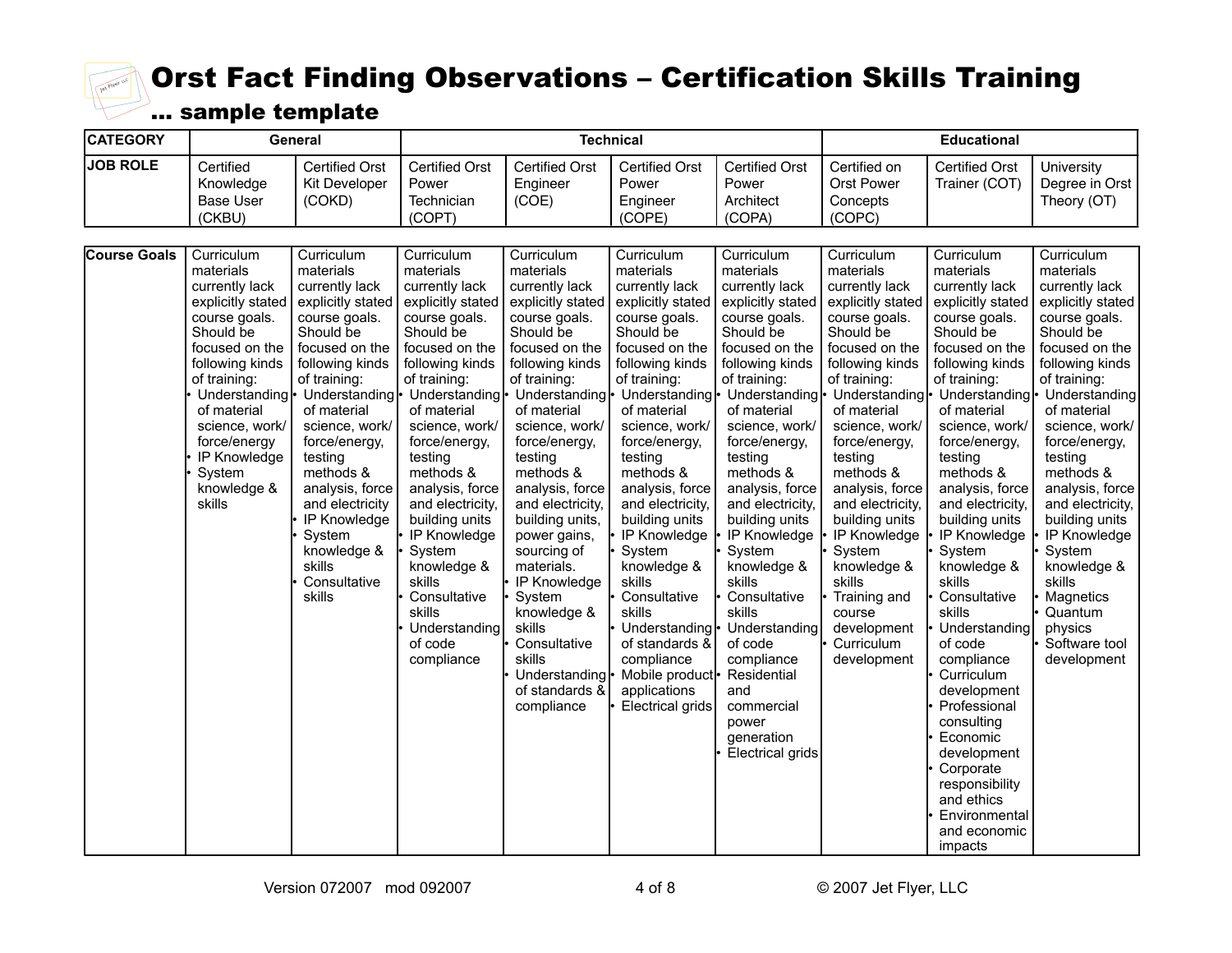

| <b>CATEGORY</b>                                        |                                                                                                                                                                                                                     | General                                                                                                                                                                                                               |                                                                                                                                                                                                               |                                                                                                                                                                                  | <b>Technical</b>                                                                                                                                                   |                                                                                                                                                                            |                                                                                                                                                                                                             | <b>Educational</b>                                                                                                                                                                                                  |                                                                                                                                                                           |
|--------------------------------------------------------|---------------------------------------------------------------------------------------------------------------------------------------------------------------------------------------------------------------------|-----------------------------------------------------------------------------------------------------------------------------------------------------------------------------------------------------------------------|---------------------------------------------------------------------------------------------------------------------------------------------------------------------------------------------------------------|----------------------------------------------------------------------------------------------------------------------------------------------------------------------------------|--------------------------------------------------------------------------------------------------------------------------------------------------------------------|----------------------------------------------------------------------------------------------------------------------------------------------------------------------------|-------------------------------------------------------------------------------------------------------------------------------------------------------------------------------------------------------------|---------------------------------------------------------------------------------------------------------------------------------------------------------------------------------------------------------------------|---------------------------------------------------------------------------------------------------------------------------------------------------------------------------|
| <b>JOB ROLE</b>                                        | Certified<br>Knowledge<br><b>Base User</b><br>(CKBU)                                                                                                                                                                | <b>Certified Orst</b><br><b>Kit Developer</b><br>(COKD)                                                                                                                                                               | <b>Certified Orst</b><br>Power<br>Technician<br>(COPT)                                                                                                                                                        | <b>Certified Orst</b><br>Engineer<br>(COE)                                                                                                                                       | <b>Certified Orst</b><br>Power<br>Engineer<br>(COPE)                                                                                                               | <b>Certified Orst</b><br>Power<br>Architect<br>(COPA)                                                                                                                      | Certified on<br>Orst Power<br>Concepts<br>(COPC)                                                                                                                                                            | <b>Certified Orst</b><br>Trainer (COT)                                                                                                                                                                              | University<br>Degree in Orst<br>Theory (OT)                                                                                                                               |
| <b>Training</b><br>Prerequisites                       | None                                                                                                                                                                                                                | None                                                                                                                                                                                                                  | Prerequisite<br>skills include:<br>Electrician<br>Certification &<br>registration for<br>locality                                                                                                             | Prerequisite<br>skills include:<br><b>IEEE/SAE</b><br>certification or<br>equivalent in<br>electrical or<br>automotive<br>engineering                                            | Prerequisite<br>skills include:<br><b>IEEE/SAE</b><br>certification or<br>equivalent in<br>electrical or<br>automotive<br>engineering                              | Prerequisite<br>skills include:<br>NCEES or<br>equivalent in<br>architectural<br>engineering                                                                               | Prerequisite<br>skills include:<br>All SKDB<br>courseware<br>completed<br>successfully                                                                                                                      | Prerequisite<br>skills include<br>COPC plus:<br>University<br>degree in<br>engineering                                                                                                                              | Prerequisite<br>skills include<br>COPC plus:<br>University<br>degree in<br>physics or<br>engineering                                                                      |
| Curricula<br>Structure or<br>Architecture              | The CKBU<br>Curricula is<br>divided into<br>twelve (12)<br>modules<br>totaling about<br>24 hours.<br>Courses<br>include:<br>Magnetic<br>Material<br>Science<br>Work, Force,<br>Energy &<br>Engineering<br>Q&A Self- | The COKDs<br>Curricula is<br>divided into<br>fifteen (15)<br>modules<br>totaling about<br>32 hours.<br>Includes CKBU<br>plus:<br>$\cdot$ Testing<br>Methods &<br>Data Analysis<br>Magnetic<br>Forces &<br>Electricity | The COPTs<br>Curricula is<br>divided into<br>twenty $(20)$<br>modules<br>totaling about<br>40 hours.<br>Includes COKD<br>plus:<br>Building Orst<br>Units<br>Installation<br>and<br>maintenance<br>field test* | The COEs<br>Curricula is<br>divided into 30<br>modules<br>totaling about<br>75 hours.<br>Includes COPT<br>plus:<br>Maximizing<br>Power Gain*<br>Sourcing<br>Strategies*<br>* new | The COPEs<br>Curricula is<br>divided into 35<br>modules<br>totaling about<br>155 hours:<br>Includes COE<br>plus:<br>Product<br>Application<br>Guidelines*<br>* new | The COPAs<br>Curricula is<br>divided into 35<br>modules<br>totaling about<br>155 hours:<br>Includes COE<br>plus:<br>Architectural<br>Application<br>Guidelines*<br>$*$ new | The COPCs<br>Curricula is<br>divided into<br>thirty-two (32)<br>modules<br>totaling about<br>140 hours.<br>Includes COPT<br>plus:<br>Training use of<br>Orst Units*<br>Developing<br>Orst Courses*<br>* new | The COTs<br>Curricula is<br>divided into 36<br>modules<br>totaling about<br>160 hours.<br>Includes COPC<br>plus:<br>Corporate<br>Responsibility*<br>Developing<br>Nations*<br>Environmental<br>Accounting*<br>* new | The OTs<br>Curricula is<br>divided into<br>three academic<br>courses (3<br>credits per)<br>offered at the<br>senior or grad<br>level through<br>affiliate<br>institutions |
| Learning<br><b>Objectives</b>                          | review<br>Module lesson<br>objectives:<br>$\cdot$ TBD                                                                                                                                                               | Module lesson<br>objectives:<br>• TBD                                                                                                                                                                                 | * new<br>Module lesson<br>objectives:<br>· TBD                                                                                                                                                                | Module lesson<br>objectives:<br>TBD                                                                                                                                              | Module lesson<br>objectives:<br><b>TBD</b>                                                                                                                         | Module lesson<br>objectives:<br>TBD                                                                                                                                        | Module lesson<br>objectives:<br><b>TBD</b>                                                                                                                                                                  | Module lesson<br>objectives:<br><b>TBD</b>                                                                                                                                                                          | Module lesson<br>objectives:<br><b>TBD</b>                                                                                                                                |
| Course / Class<br><b>Delivery</b>                      | 100% online                                                                                                                                                                                                         | 100% online<br>WBT instruction WBT instruction                                                                                                                                                                        | 100% online<br>WBT instruction                                                                                                                                                                                | 100% online<br><b>WBT</b> instruction                                                                                                                                            | 80% online<br><b>WBT</b><br>20% Instructor<br>led                                                                                                                  | 80% online<br><b>WBT</b><br>20% Instructor<br>led                                                                                                                          | 100% online<br><b>WBT</b> instruction                                                                                                                                                                       | 50% online<br><b>WBT</b><br>50% Instructor<br>led                                                                                                                                                                   | 100% Instructor<br>led                                                                                                                                                    |
| Testing and<br><b>Assessment</b><br><b>Evaluations</b> | Kirkpatrick<br>evaluation<br>level:<br>Level 2<br>(knowledge<br>tests)                                                                                                                                              | Kirkpatrick<br>evaluation<br>level:<br>• Level 2<br>(knowledge<br>tests)                                                                                                                                              | Kirkpatrick<br>evaluation<br>level:<br>Level 2<br>(knowledge<br>tests)                                                                                                                                        | Kirkpatrick<br>evaluation<br>level:<br>Level 3<br>(transfer<br>knowledge)                                                                                                        | Kirkpatrick<br>evaluation<br>level:<br>Level 4<br>(business unit<br>ROI)                                                                                           | Kirkpatrick<br>evaluation<br>level:<br>Level 4<br>(business unit<br>ROI)                                                                                                   | Kirkpatrick<br>evaluation<br>level:<br>Level 2<br>(knowledge<br>tests)                                                                                                                                      | Kirkpatrick<br>evaluation<br>level:<br>Level 4<br>(business unit<br>ROI)                                                                                                                                            | Training has:<br>Level 3<br>(transfer<br>knowledge)                                                                                                                       |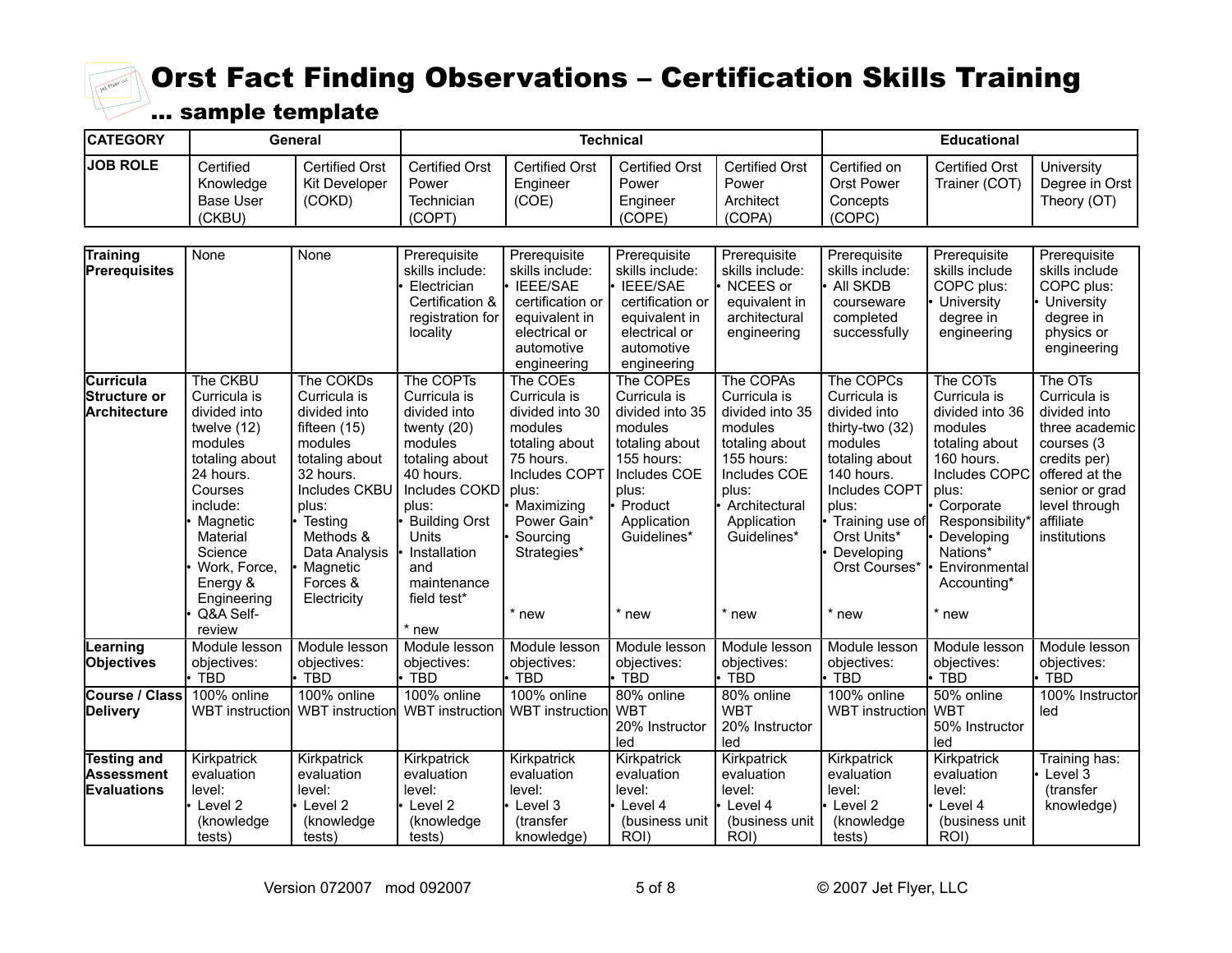

| <b>CATEGORY</b>             |                                                                                      | General                                                                                                                                                             |                                                                                                                                                                     |                                                                                                                                                                      | <b>Technical</b>                                                                                                                                                    |                                                                                                                                                                     |                                                                                                                                                                     | <b>Educational</b>                                                                                                                                                  |                                                                                                                                                             |
|-----------------------------|--------------------------------------------------------------------------------------|---------------------------------------------------------------------------------------------------------------------------------------------------------------------|---------------------------------------------------------------------------------------------------------------------------------------------------------------------|----------------------------------------------------------------------------------------------------------------------------------------------------------------------|---------------------------------------------------------------------------------------------------------------------------------------------------------------------|---------------------------------------------------------------------------------------------------------------------------------------------------------------------|---------------------------------------------------------------------------------------------------------------------------------------------------------------------|---------------------------------------------------------------------------------------------------------------------------------------------------------------------|-------------------------------------------------------------------------------------------------------------------------------------------------------------|
| <b>JOB ROLE</b>             | Certified<br>Knowledge<br><b>Base User</b><br>(CKBU)                                 | <b>Certified Orst</b><br>Kit Developer<br>(COKD)                                                                                                                    | <b>Certified Orst</b><br>Power<br>Technician<br>(COPT)                                                                                                              | <b>Certified Orst</b><br>Engineer<br>(COE)                                                                                                                           | <b>Certified Orst</b><br>Power<br>Engineer<br>(COPE)                                                                                                                | <b>Certified Orst</b><br>Power<br>Architect<br>(COPA)                                                                                                               | Certified on<br><b>Orst Power</b><br>Concepts<br>(COPC)                                                                                                             | <b>Certified Orst</b><br>Trainer (COT)                                                                                                                              | University<br>Degree in Orst<br>Theory (OT)                                                                                                                 |
| <b>Maintenance</b>          | Curricula is<br>reviewed prior<br>to every class<br>start for:<br>Product<br>changes | Curricula is<br>reviewed prior<br>to every class<br>start for:<br>Product<br>changes and/<br>or<br>Quarterly<br>system<br>releases and<br>impact upon<br>procedures | Curricula is<br>reviewed prior<br>to every class<br>start for:<br>Product<br>changes and/<br>or<br>Quarterly<br>system<br>releases and<br>impact upon<br>procedures | Curricula is<br>reviewed prior<br>to every class<br>start for:<br>Product<br>changes and/<br>or<br>Quarterly<br>system<br>releases and<br>impact upon<br>procedures  | Curricula is<br>reviewed prior<br>to every class<br>start for:<br>Product<br>changes and/<br>or<br>Quarterly<br>system<br>releases and<br>impact upon<br>procedures | Curricula is<br>reviewed prior<br>to every class<br>start for:<br>Product<br>changes and/<br>or<br>Quarterly<br>system<br>releases and<br>impact upon<br>procedures | Curricula is<br>reviewed prior<br>to every class<br>start for:<br>Product<br>changes and/<br>or<br>Quarterly<br>system<br>releases and<br>impact upon<br>procedures | Curricula is<br>reviewed prior<br>to every class<br>start for:<br>Product<br>changes and/<br>or<br>Quarterly<br>system<br>releases and<br>impact upon<br>procedures | Curricula is<br>reviewed prior<br>to every class<br>start for:<br>Knowledge<br>advancements                                                                 |
| Training<br><b>Managers</b> | The Online<br>Training<br>manager<br>manages the<br>General<br>training online.      | The Online<br>Training<br>manager<br>manages the<br>General<br>training online                                                                                      | The Online<br>Training<br>manager<br>manages the<br>Technical<br>training online.                                                                                   | The Online<br>Training<br>manager<br>manages the<br>Technical<br>training online.<br>The Site<br>Training<br>manager<br>manages real-<br>time online<br>instructors. | The Online<br>Training<br>manager<br>manages the<br>Technical<br>training online.<br>The Site<br>Training<br>manager<br>manages on-<br>site<br>instructors.         | The Online<br>Training<br>manager<br>manages the<br>Technical<br>training online<br>The Site<br>Training<br>manager<br>manages on-<br>site<br>instructors.          | The Online<br>Training<br>manager<br>manages the<br>General<br>training online                                                                                      | The Online<br>Training<br>manager<br>manages the<br>Technical<br>training online<br>The Site<br>Training<br>manager<br>manages on-<br>site<br>instructors.          | The Online<br>Training<br>manager<br>manages the<br>Technical<br>training online.<br>The Site<br>Training<br>manager<br>manages on-<br>site<br>instructors. |
| <b>Trainers</b>             | No trainers<br>On-demand<br><b>WBT</b>                                               | No trainers<br>On-demand<br><b>WBT</b>                                                                                                                              | No trainers<br>On-demand<br><b>WBT</b>                                                                                                                              | One (1) trainer<br>scheduled to<br>conduct real-<br>time online<br>courses<br>On-demand<br><b>WBT</b>                                                                | Three $(3)$<br>trainers<br>conduct Orst<br>on-site training<br>at each<br>training hub.                                                                             | Three $(3)$<br>trainers<br>conduct Orst<br>on-site training<br>at each<br>training hub.                                                                             | No trainers<br>On-demand<br><b>WBT</b>                                                                                                                              | Three $(3)$<br>trainers<br>conduct Orst<br>on-site training<br>at each<br>training hub.                                                                             | Academic<br>institutional<br>instructor<br>Two $(2)$<br>trainers<br>scheduled to<br>conduct on-<br>site during<br>student co-op                             |
| Issues                      | Issues for<br>General<br>training include:<br><b>TBD</b>                             | <b>Issues</b> for<br>General<br>training include:<br><b>TBD</b>                                                                                                     | Issues for<br>Technical<br>training include:<br><b>TBD</b>                                                                                                          | Issues for<br>Technical<br>training include:<br><b>TBD</b>                                                                                                           | Issues for<br>Technical<br>training include:<br><b>TBD</b>                                                                                                          | Issues for<br>Technical<br>training include:<br><b>TBD</b>                                                                                                          | Issues for<br>Educational<br>training include:<br><b>TBD</b>                                                                                                        | Issues for<br>Educational<br>training include:<br><b>TBD</b>                                                                                                        | Issues for<br>Educational<br>instruction<br>include:<br>TBD                                                                                                 |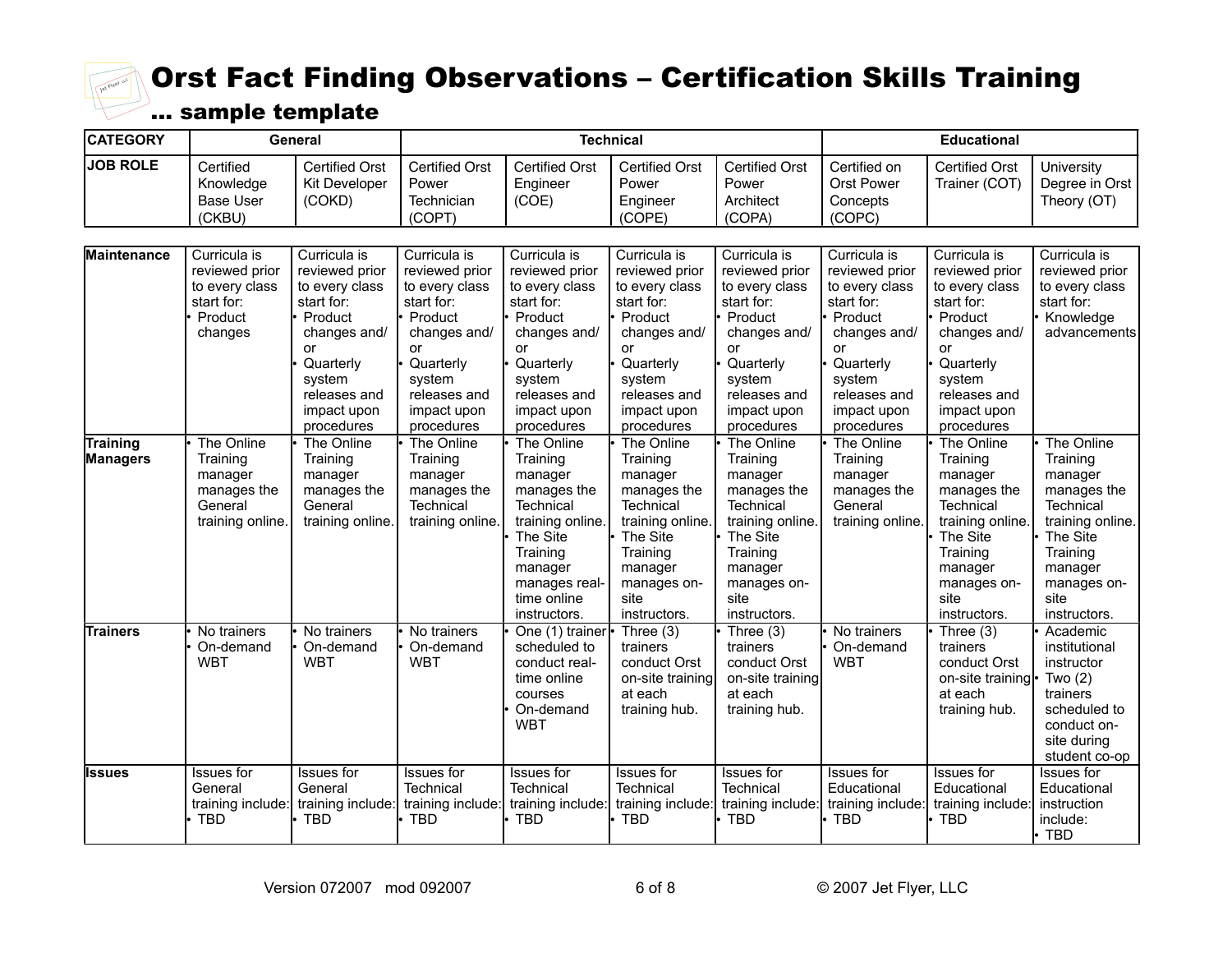

| <b>CATEGORY</b> |                                                      | General                                          |                                                                                          |                                                                                                                                                                                                                                                                                                           | <b>Technical</b>                                                                                                                                                                                                                                                                                                                                                                                                                                                                                                                                                  |                                                                                                                                                                                                                                                                                                                                                                                                                                                                                                                                                            |                                                                 | <b>Educational</b>                                                                                                                                                                                                                                                                                                                                                                                                                                                                                                                       |                                                                                                                                                                                                                                                                                                            |
|-----------------|------------------------------------------------------|--------------------------------------------------|------------------------------------------------------------------------------------------|-----------------------------------------------------------------------------------------------------------------------------------------------------------------------------------------------------------------------------------------------------------------------------------------------------------|-------------------------------------------------------------------------------------------------------------------------------------------------------------------------------------------------------------------------------------------------------------------------------------------------------------------------------------------------------------------------------------------------------------------------------------------------------------------------------------------------------------------------------------------------------------------|------------------------------------------------------------------------------------------------------------------------------------------------------------------------------------------------------------------------------------------------------------------------------------------------------------------------------------------------------------------------------------------------------------------------------------------------------------------------------------------------------------------------------------------------------------|-----------------------------------------------------------------|------------------------------------------------------------------------------------------------------------------------------------------------------------------------------------------------------------------------------------------------------------------------------------------------------------------------------------------------------------------------------------------------------------------------------------------------------------------------------------------------------------------------------------------|------------------------------------------------------------------------------------------------------------------------------------------------------------------------------------------------------------------------------------------------------------------------------------------------------------|
| <b>JOB ROLE</b> | Certified<br>Knowledge<br><b>Base User</b><br>(CKBU) | <b>Certified Orst</b><br>Kit Developer<br>(COKD) | <b>Certified Orst</b><br>Power<br>Technician<br>(COPT)                                   | <b>Certified Orst</b><br>Engineer<br>(COE)                                                                                                                                                                                                                                                                | <b>Certified Orst</b><br>Power<br>Engineer<br>(COPE)                                                                                                                                                                                                                                                                                                                                                                                                                                                                                                              | <b>Certified Orst</b><br>Power<br>Architect<br>(COPA)                                                                                                                                                                                                                                                                                                                                                                                                                                                                                                      | Certified on<br><b>Orst Power</b><br>Concepts<br>(COPC)         | <b>Certified Orst</b><br>Trainer (COT)                                                                                                                                                                                                                                                                                                                                                                                                                                                                                                   | University<br>Degree in Orst<br>Theory (OT)                                                                                                                                                                                                                                                                |
|                 | <b>Administration</b> No scheduling.<br>on demand.   | No scheduling.<br>on demand.                     | No scheduling.<br>All instruction is All instruction is All instruction is<br>on demand. | Development<br>Manager<br>determines<br>when real-time<br>online<br>instructor-led<br>classes for<br>COEs are<br>needed.<br>Site Training<br>manager<br>schedules<br>instructors and<br>makes<br>necessary<br>training<br>arrangements.<br>Instructors<br>maintain class<br>schedules and<br>assessments. | Quarterly on-<br>site training<br>calendars are<br>provided to<br>training<br>manager &<br>sites.<br>Changes/<br>additions/<br>deletions to<br>calendar are<br>coordinated by<br>site training<br>manager when<br>needs warrant.<br>Development<br>Manager<br>determines<br>when real-time<br>online<br>instructor-led<br>classes for<br>COPEs are<br>needed.<br>Site Training<br>manager<br>schedules<br>instructors and<br>makes<br>necessary<br>training<br>arrangements.<br><b>Instructors</b><br>maintain class<br>schedules and<br>assessments.<br>manager. | Quarterly on-<br>site training<br>calendars are<br>provided to<br>training<br>manager &<br>sites.<br>Changes/<br>additions/<br>deletions to<br>calendar are<br>coordinated by<br>site training<br>manager when<br>needs warrant.<br>Development<br>Manager<br>determines<br>when real-time<br>online<br>instructor-led<br>classes for<br>COPAs are<br>needed.<br>Site Training<br>manager<br>schedules<br>instructors and<br>makes<br>necessary<br>training<br>arrangements.<br>Instructors<br>maintain class<br>schedules and<br>assessments.<br>manager. | No scheduling<br>All instruction is site training<br>on demand. | Quarterly on-<br>calendars are<br>provided to<br>training<br>manager &<br>sites.<br>Changes/<br>additions/<br>deletions to<br>calendar are<br>coordinated by<br>site training<br>manager when<br>needs warrant.<br>Development<br>Manager<br>determines<br>when real-time<br>online<br>instructor-led<br>classes for<br>COTs are<br>needed.<br>Site Training<br>manager<br>schedules<br>instructors and<br>makes<br>necessary<br>training<br>arrangements.<br>Instructors<br>maintain class<br>schedules and<br>assessments.<br>manager. | Professors and<br>academic staff<br>from institution<br>coordinate with<br>Boern training<br>manager to<br>schedule<br>instructors and<br>make<br>necessary<br>training<br>arrangements.<br>Instructors<br>report class<br>schedules and<br>assessments<br>back to<br>institute's<br>academic<br>advisors. |